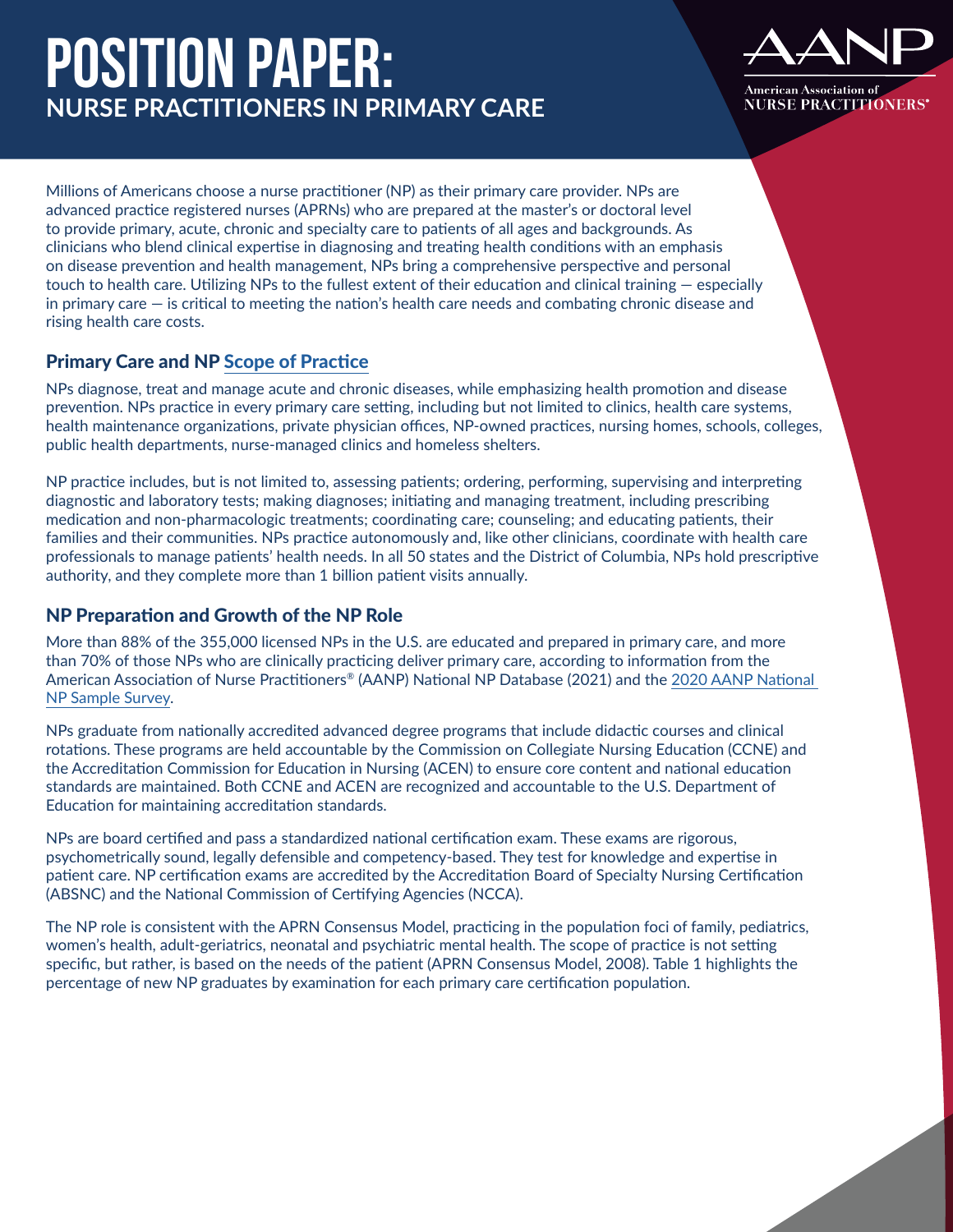# **Position Paper: NURSE PRACTITIONERS IN PRIMARY CARE**



## **Table 1 — Distribution of New NP Graduations\* by Certification Exam, 2019-2020**

|                                                                                                | <b>Percentage of All NP</b><br><b>Graduations</b> |
|------------------------------------------------------------------------------------------------|---------------------------------------------------|
| Family                                                                                         | 65.3%                                             |
| <b>Adult Gerontology Primary Care</b>                                                          | 8.4%                                              |
| Psych Mental Health **                                                                         | 8.4%                                              |
| Pediatric Primary Care                                                                         | 3.3%                                              |
| Women's Health                                                                                 | 1.7%                                              |
| Non-Primary Care Certifications (e.g., Adult Acute Care,<br>Neonatal and Pediatric Acute Care) | 12.9%                                             |

\*Includes master's, post-master's, post-master's DNP NP and BSN-DNP NP program graduate data.

\*\*Psychiatric-mental health NPs are educated, licensed and certified as primary care providers with a population focus of psychiatric-mental health. As the number of patients seeking mental health care in primary care settings continues to grow, there is an increasing need to manage these conditions in primary care settings (Moise et al., 2021; Poghosyan et al., 2019).

NPs are one of the most rapidly growing provider groups within the primary care workforce. Recent estimates from the Bureau of Labor Statistics indicate the job outlook for NPs is expected to grow by 28% between 2018 and 2028, compared to overall job growth of just 5% for all occupations (Chi, 2020). Additionally, an increasing number of Medicare beneficiaries are seeing NPs for their primary care needs (Medicare Payment Advisory Commission, 2022). Within rural and underserved communities, NPs are providing a larger share of primary care to patients. NPs make up more than 25% of rural providers, and it is estimated that nearly 1 in 3 primary care providers nationwide will be an NP by the middle of the decade (Barnes et al., 2018).

The number of NP graduates is also rising to meet evolving health care needs within the U.S. In fact, data from the American Association of Colleges of Nursing indicates NP program graduations leading to certification in an area of primary care have increased consistently in recent years (see Table 2).

### **Table 2 — Growth in Primary Care NP Graduations\* and Percentage Increase by Year, 2015-16 to 2019-20**

| Year      | <b>Primary Care NP</b><br><b>Graduations</b> | % Change From<br><b>Previous Year</b> |
|-----------|----------------------------------------------|---------------------------------------|
| 2015-2016 | 22,734                                       | 14.2%                                 |
| 2016-2017 | 25,721                                       | 13.1%                                 |
| 2017-2018 | 28,063                                       | 9.1%                                  |
| 2018-2019 | 30,161                                       | 7.5%                                  |
| 2019-2020 | 32,129                                       | 6.5%                                  |

\*Includes master's, post-master's, post-master's DNP NP and BSN-DNP program graduate data.